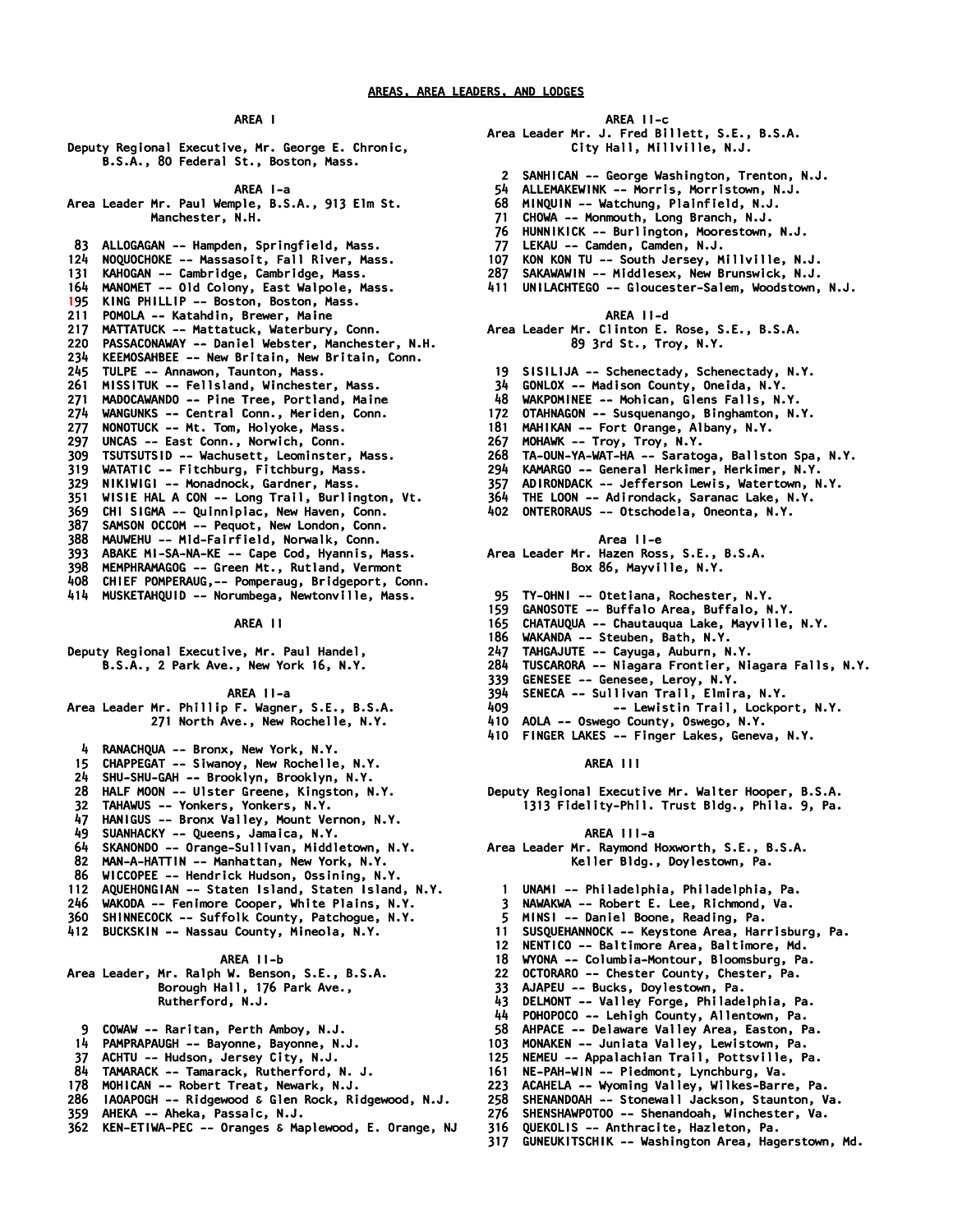- *343 WAPSUACHTU -- Susquehanna Valley Area, Milton, Pa.*
- *349 BLUE HERON -- Tidewater, Norfolk, Va.*
- *384 TIADAGHTON -- West Branch, Williamsport, Pa.*
- *386 TUCKAHOE -- York-Adams Area, York, Pa.*

## *AREA III-b*

*Area Leader Mr. Glen Beck, S.E., B.S.A. 133 W. Seventh St., Erie 5, Pa.* 

- *6 WAGI'ON -- Westmoreland-Fayette, Greensburg, Pa.*
- *46 ERIEZ -- Washington Trail, Erie, Pa.*
- *57 KUWEWANIK -- Allegheny, Pittsburgh, Pa.*
- *67 ANICUS -- East Boroughs, Wilkinsburg, Pa.*
- *130 SAGAMORE -- Homestead, Munhall, Pa.*
- *139 AH'TIC -- Bucktail, DuBois, Pa.*
- *168 UNALACHTIGO -- Pioneer Trails, Butler, Pa.*
- *242 CHIMALUS -- Washington-Greene, Washington, Pa.*
- *251 HOH-SQUA-SA-GA-DAH -- Mercer County, Sharon, Pa.*
- *255 CORNPLANTER -- Warren County, Warren, Pa.*
- *256 DEER ROCK -- Colonel Drake, Oil City, Pa.*
- *347 WOPSONONOCK -- Blair-Bedford, Altoona, Pa.*

#### *AREA IV*

*Deputy Regional Executive, Mr. Forrest White B.S.A., 1309 Carew Tower, Cincinnati, Ohio* 

# *AREA IV-a*

*Area Leader Mr. Edgar Wolfe, S.E., B.S.A. 23 Braden Bldg., Warren, Ohio* 

- *114 STIGWANDISH -- Northeast Ohio, Ashtabula, Ohio*
- *151 MARNOC -- Akron Area, Akron, Ohio*
- *289 PAPOUKEWIS -- Fort Steuben Area, Steubenville, O.*
- *368 TAPAWINGO -- Western Reserve, Warren, Ohio*
- *377 SIPPO -- Massillon Area, Massillon, Ohio*
- *396 --Mahoning Valley, Youngstown, Ohio*

# *AREA IV-b*

# *Area Leader Mr. John Dean, S.E., B.S.A. Union Station Bldg., Owensboro, Ky.*

- *109 SHAWNEE -- Scioto Area, Portsmouth, Ohio*
- *123 ZITKALA-SHA -- Louisville Area, Louisville, Ky.*
- *241 TOMAHAWK -- Lonesome Pine, Pikeville, Ky.*
- *367 WAPIT -- W.Kentucky Area, Owensboro, Ky.*
- *405 LAND OF BIG CAVES -- Mammouth Cave,Bowling Green,Ky.*

# *AREA IV-c Area Leader Mr. L. Earl McVey, B.S.A. 402 Niles Bldg., Findlay, Ohio*

- *93 KATINONKWAT -- Central Ohio Area, Columbus, Ohio*
- *121 WYANDOTA -- Harding Area, Marion, Ohio*
- *145 NACHENUM -- Mound Builders Area, Middletown, Ohio*
- *238 MESHEPESHE -- Shawnee, Lima, Ohio*
- *292 TARHE -- Tecumseh, Springfield, Ohio*
- *306 MICHI-KINI-KWA -- Ft. Hamilton, Hamilton, Ohio*
- *382 EAGLE CREEK -- Put-Han-Sen Area, Findlay, Ohio*

# *AREA IV-d*

- *Area Leader*
- 201  *201 KOOTAGA -- Kootaga Area, Parkersburg, W.Va.*
- *210 BLAKNIK -- Logan-Boone-Mingo, Logan, W.Va.*
- *323 -- Huroquois, Wheeling, W.Va.*
- *350 MAKA-INA -- Chief Logan, Chillicothe, Ohio*

# *AREA V*

*Deputy Regional Executive* 

# *AREA V-a*

# *Area Leader*

- *50 CHEROKEE -- Birmingham, Birmingham, Ala.*
- *135 ACHUNANCHI -- Choccolocco, Anniston, Ala.*
- *179 ALABAMA -- Tukabatchee Area, Montgomery, Ala.*
- *224 COWIKEE -- Southeast Alabama, Dothan, Ala.*
- *310 KASKINAMPO -- Tennessee Valley, Huntsville, Ala.*

*2.* 

- *322 WHITE FANG -- Mobile Area, Mobile, Ala. 385 -- Gulf Coast, Pensacola, Fla.* 
	-

# *AREA V-b*

# *Area Leader*

- *111 WA-HI-NASA -- Middle Tenn., Nashville, Tenn.*
- *184 SEQUOYAH -- Sequoyah, Johnson City, Tenn.*
- *230 PELLISSIPPI -- Great Smoky Mt., Knoxville, Tenn.*
- *235 ITTAWAMBA -- W.Tennessee Area, Jackson, Tenn.*
- *293 CHICKAMAUGA -- Cherokee Area, Chattanooga, Tenn.*
- *406 CHICKSAH -- Chicksaw, Memphis, Tenn.*

# *AREA V-c*

- *Area Leader*
- *149 CADDO -- Norwela Area, Shreveport, La.*
- *254 COMMANCHE -- Ouachita Valley, Monroe, La.*
- *264 OUSOUIGA -- Attakapas, Alexandria, La.*
- *397 -- New Orleans Area, New Orleans, La.* 
	- *AREA V-d*

*Area Leader* 

- *160 QUAPAW -- Quapaw Area, Little Rock, Ark.*
- *345 WHITE PANTHER -- Delta Area, Clarksdale, Miss.*
- *366 WAZHAZHE -- Ouachita Area, Hot Springs, Ark.*
- *399 ABOOIKPAAGUN -- DeSota Area, El Dorado, Ark.*
- *413 HI'LO HA CHY'A-LA --E. Arkansas Area,Jonesboro, Ark.*

#### *AREA V-e*

# *Area Leader*

- *193 CHOCTAW -- Choctaw Area, Meridian, Miss.*
- *202 CHICKSA -- Yocona, Tupelo, Miss.*
- *260 SEEBOONEY-OKASUCCA--Andrew Jackson, Jackson, Miss.*
- *404 TIAK -- Pine Burr Area, Hattiesburg, Miss.*

#### *AREA VI*

*Deputy Regional Executive, Mr. M. G. Boswell B.S.A., P.O. Box 718, Lyric Bldg., Waycross, Ga.* 

### *AREA VI-a*

### *Area Leader Mr. Lin Adams, B.S.A. P.O. Box 1079, Reidsville, N.C.*

- *70 TALI TAKAKI -- Greensboro, Greensboro, N.C.*
- *104 OCCONEECHEE -- Occoneechee, Raleigh, N.C.*
- 
- *117 CROATAN -- East Carolina, Wilson, N.C. 118 WAHISSA -- Old Hickory, Winston-Salem, N.C.*
- *134 TSALI -- Daniel Boone, Asheville, N.C.*
- *163 TSLAGIA -- Cherokee, Reidsville, N.C.*

 *AREA VI-b Area Leader Mr. Roscoe Stevens, S.E., B.S.A. Five Points, Columbia, S.C.* 

- *188 ITIBAPISHE-ITO-HOLLO--Cen.N.C., Concord, N.C.*
- *208 UWHARRIE -- Uwharrie, High Point, N.C.*
- *296 NAYAWI N,RAR -- Tuscarora, Goldsboro, N.C. 331 KLAHICAN -- Cape Fear Area, Wilmington, N.C.*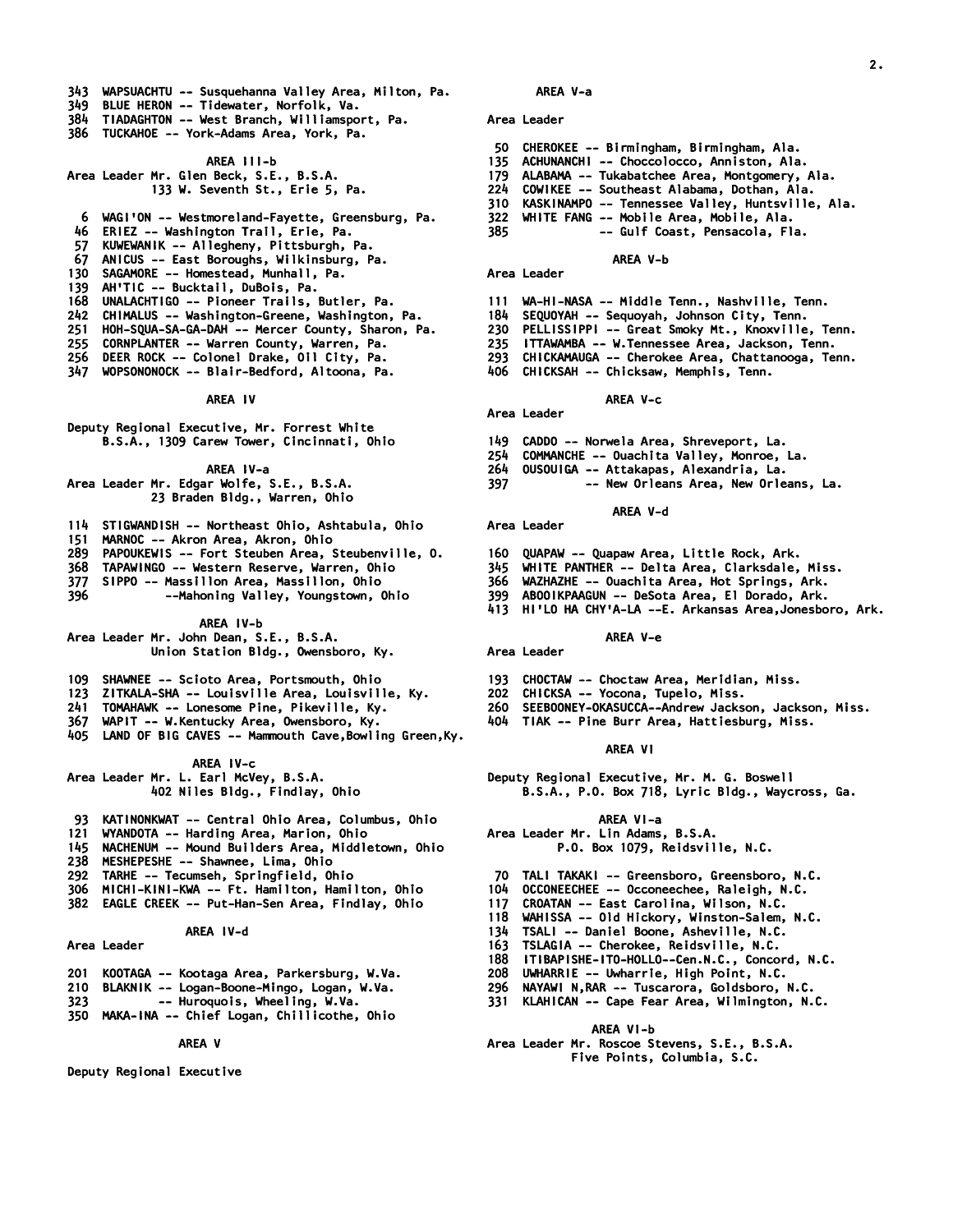- *116 SANTEE -- Pee Dee Area, Florence, S.C.*
- *185 ATTA KULLA KULLA -- Blue Ridge, Greenville, S.C.*
- *221 MUSCOGEE -- Cen. South Carolina, Columbia, S.C.*
- *236 UNALI'YI -- Coastal Carolina, Charleston, S.C.*
- *270 SKYUKA -- Palmetto, Spartanburg, S.C.*

### *AREA VI-c Area Leader Mr. Travis Thompson, S.E., B.S.A. 509-10 Industrial Bldg., Savannah, Ga.*

 *87 BOBWHITE -- Georgia-Carolina, Augusta, Ga.* 

- *119 TOMOCHICHI -- Coastal Empire, Savannah, Ga.*
- *129 BROAD-WINGED HAWK -- Atlanta Area, Atlanta, Ga.*
- *204 CHATTAHOOCHEE -- Georgia-Alabama, Columbus, Ga.*
- *229 CHAWTAW -- Okefenokee Area, Waycross, Ga.*
- *243 MOWOGO -- Northeast Georgia, Athens, Ga. 273 WEDHADKEE -- Chattahoochee, West Point, Ga.*
- 
- *318 WA-GU-LI -- Northwest Georgia, Rome, Ga. 324 THUNDERING SPRING -- Flint River, Griffin, Ga.*
- *333 HIAWASEE -- West Georgia, La Grange, Ga.*
- 
- *353 IMMOKALEE -- Chehaw, Albany, Ga. 358 ECHCONNEE -- Central Georgia, Macon, Ga.*

# *AREA VI-d*

*Area Leader Mr. Pat Patterson, S.E., B.S.A.* 

- *211 S. Narcissus, W. Palm Beach, Fla.*
- *85 SEMINOLE -- Gulf Ridge, Tampa, Fla.*
- *219 CALUSA -- Sunnyland, Bradenton, Fla.*
- *237 AAL-PA-TAH -- Gulf Stream, W. Palm Beach, Fla.*
- *259 SURIARCO -- Suwannee River, Tallahassee, Fla.*
- *326 TIPISA -- Central Florida, Orlando, Fla.*
- *340 TIMUQUANAN -- Pinellas, St. Petersburg, Fla.* 
	- *AREA VII*

*Deputy Regional Executive, Mr. Richard Newcomb, B.S.A., 9 W. Washington St., Chicago, Ill.* 

 *AREA VII-a* 

*Area Leader Mr. Robert Rusby, B.S.A.* 

 *51 West Warren Ave., Detroit, Mich.* 

- *29 CHIPPEWA -- Clinton Valley, Pontiac, Mich.*
- *79 JIBSHE-WANAGAN -- Grand Valley, Grand Rapids, Mich.*
- *88 MUNHACKE -- Washtenaw-Livingston, Ann Arbor, Mich.*
- *89 KEPAYSHOWINK -- Valley Trails, Saginaw, Mich.*
- *152 INDIAN DRUM -- Scenic Trails, Traverse City, Mich.*
- *162 MI-GI-SI-O-PAW-GAN -- Detroit Area, Detroit, Mich.*
- *180 CHIC A GAMI -- Blue Water, Port Huron, Mich.*
- *203 WAKAZOO -- Fruit Belt, Kalamazoo, Mich.*
- *206 TEE-TONK-AH -- Land-O-Lakes, Jackson, Mich.*
- *214 GIMOGASH -- Summer Trails, Bay City, Mich.*
- 
- *218 CUWE -- Tall Pine, Flint, Mich. 315 MADOKA -- Battle Creek, Battle Creek, Mich.*
- *332 TECUMSEH -- Wolverine, Monroe, Mich.*
- *373 CARCAJOU -- Southwestern Mich., St. Joseph, Mich.*
- *374 GABE-SHI-GI-JI-KEN -- Chief Okemos, Lansing, Mich.*
- *401 NAKIDA NAEU -- Timber Trails, Muskegon, Mich.*

# *AREA VII-b*

# *Area Leader Mr. Jack Perz, B.S.A. 9 West Washington St., Chicago 2, Ill.*

- *7 OWASIPPE -- Chicago, Chicago, Ill.*
- *40 MAKAJAWAN -- North Shore, Highland Park, Ill.*
- *41 NATOKIOKAN -- DuPage Area, Lombard, Ill.*
- *106 WYAPUNIT -- Aurora Area, Aurora, Ill.*
- *110 POKAGON -- Pokagon Trails, Hammond, Ind.*
- *120 CHIEF SHABBONA -- Chief Shabbona, Geneva, Ill.*
- *140 MAKA-TAI-ME-SHE-KIA-KIAK Blackhawk, Rockford, Ill.*
- *157 LEEKWINAI -- West Suburban, La Grange, Ill.*
- *175 LAKOTA -- Northwest Suburban, Park Ridge, Ill.*
- *197 WAUPECON -- Rainbow, Joliet, Ill.*
- *215 NOO-T'IMIS OH'KE -- Oak Plain, Waukegan, Ill.*
- *227 WETTASSA -- U. S. Grant, Freeport, Ill.*
- *248 WABANINGO -- Evanston, Evanston, Ill.*
- *334 SHIN-GO-BEEK -- Thatcher Woods, Oak Park, Ill.*

#### *AREA VII-c*

*Area Leader Mr. Herbert Schaefer, B.S.A. Commercial Merchants Bank Bldg., Peoria, Ill.* 

*3.* 

- *38 INALI -- Prairie, Galesburg, Ill.*
- *55 WAUKHEON -- Piankeshaw, Danville, Ill.*
- *63 POTAWATOMI -- Corn Belt Area, Bloomington, Ill.*
- *92 ILLINI -- Arrowhead, Champaign, Ill.*
- *191 KASHAPIWIGAMAK -- Creve Coeur, Peoria, Ill.* 
	- *AREA VII-d*

### *Area Leader Mr. Lee Ostrander, S.E., B.S.A. City Hall, Mishawaka, Ind.*

- *65 TSEYEDIN -- George Rogers Clark, New Albany, Ind.*
- *75 KISKAHON -- Anthony Wayne Area, Ft. Wayne, Ind.*
- *128 KICKAPOO -- Wabash Valley, Terre Haute, Ind.*
- *142 PAPKITCHIE -- Pioneer Trails, Elkhart, Ind.*
- *173 OJIBWAY -- Harrison Trails, Lafayette, Ind.*
- *182 LONE WOLF -- St. Joseph Valley, South Bend, Ind.*
- *189 OPOSA-ACHOMAWI -- Sauk Trails, Gary, Ind.*
- *212 SO-A'KA-GA-GWA -- White River, Bloomington, Ind.*
- *222 KIKTHAWENUND -- Kikthawenund, Anderson, Ind.*
- *269 AKONEQUA -- Meshingomesia, Marion, Ind.*
- *290 WAZI-YATA -- Hoosier Hills Area, Madison, Ind.*
- *308 WAHPINACHI -- White Water Valley, Richmond, Ind.*
- 
- *314 MISHAWAKA -- Mishawaka, Mishawaka, Ind. 352 ZHINGWAK -- Twin City, East Chicago, Ind.*

#### *AREA VII-e*

# *Area Leader Mr. Stanley Meenach, S.E., B.S.A.*

 *212 Commercial Building, Alton, Ill.* 

- *81 MANNASEH -- Mississippi Valley, E. St. Louis, Ill.*
- *94 BLACK HAWK -- Piasa Bird, Alton, Ill.*
- *115 CASCASQUIA -- Kaskaskia, Belleville, Ill.*
- *126 CAHOKIA -- Cahokia Mound, Granite City, Ill.*
- *132 ILLINEK -- Abraham Lincoln, Springfield, Ill.*
- 
- *136 MAHEENGUN -- Saukee, Quincy, Ill. 167 WOAPINK -- Ambraw Wabash Area, Olney, Ill.*
- *240 NEY-A-TI -- Egyptian, Herrin, Ill.*

# *AREA VII-f*

*Area Leader Mr. Arthur D. Freudenberg, S.E., B.S.A. 205 Jackman Bldg., Janesville, Wis.* 

 *226 KA'KATOWIMESHE-KA -- State Line, Beloit, Wis. 231 MI-KA-NO -- Milwaukee County, Milwaukee, Wis.* 

 *381 BRAVES OF DECORAH -- Gateway Area, La Crosse, Wis.* 

*Deputy Regional Executive Mr. Earl L. Hinden, B.S.A. 702-6 Dwight Bldg., Kansas City, Mo.* 

 *61 SHAGINAPPI -- Badger, Fond du Lac, Wis. 73 SINAWA -- Waumegesako, Manitowoc, Wis.* 

 *96 TOMKITA CHARA -- Samoset, Wausau, Wis. 146 TICHORA -- Four Lakes, Madison, Wis. 153 OH-DA-KO-TO -- Kenosha County, Kenosha, Wis. 156 AG-IM -- Hiawathaland, Marquette, Mich. 194 CHEQUA -- Nicolet, Green Bay, Wis.* 

 *233 WA-ZI-YA-TA -- Valley, Appleton, Wis. 244 DAY NOOMP -- Twin Lakes, Oshkosh, Wis. 280 WAG-O-SHAG -- Potawatomi, Waukesha, Wis. 302 KOSHKONONG -- Indian Trails, Janesville, Wis. 337 OTYOKWA -- Chippewa Valley, Eau Claire, Wis.* 

 *AREA VIII*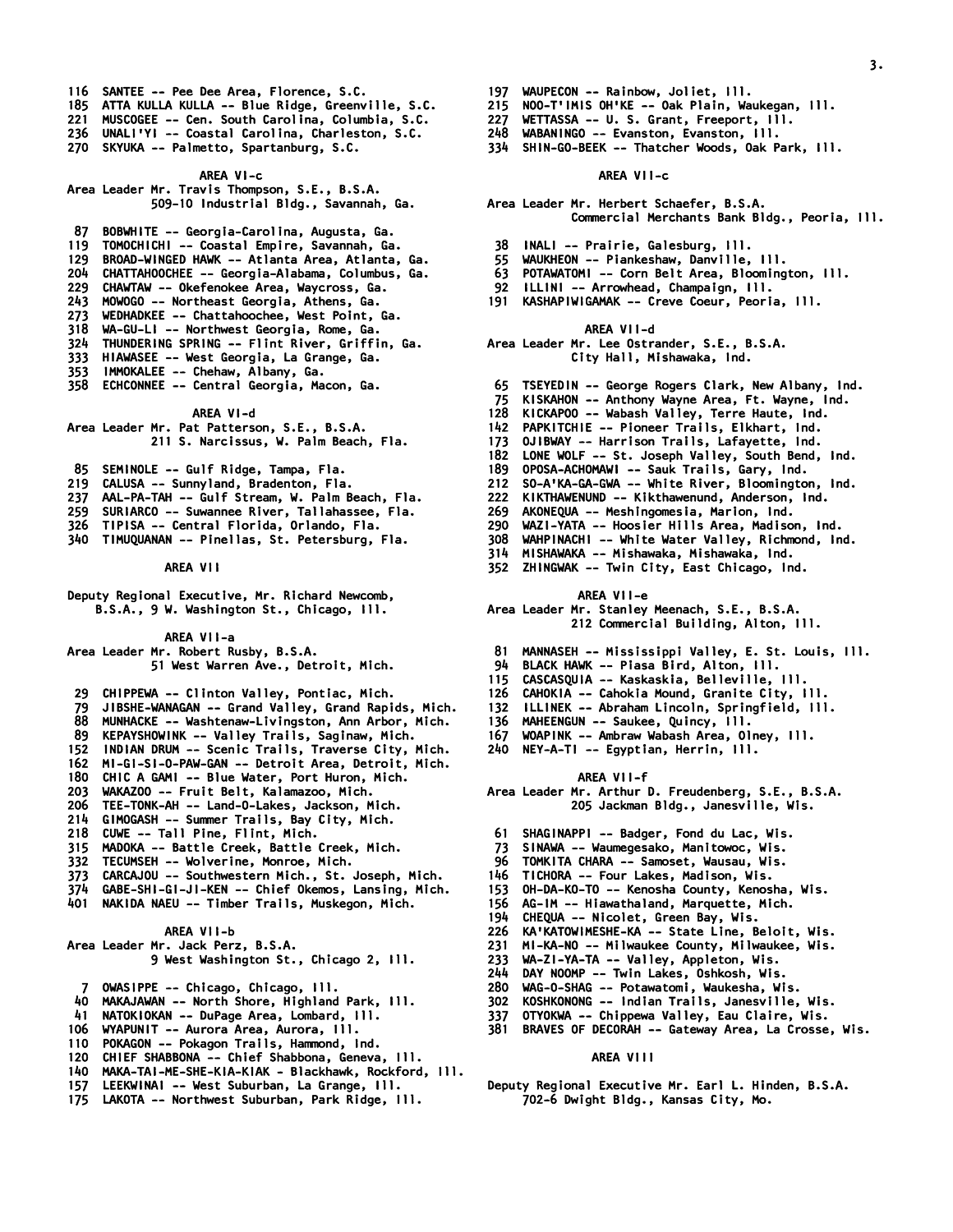### *AREA VIII-a*

### *Area Leader Mr. Melvin Tudor, S.E., B.S.A. Chamber of Commerce Bldg., Springfield, Mo.*

- *42 OSAGE -- Ozark Empire Area, Springfield, Mo.*
- *51 SHAWNEE -- St. Louis Area, St. Louis, Mo.*
- *91 NIH-KA-GA-HAH -- MoKan Area, Joplin, Mo.*
- *147 TEMEGONIT -- Kaw, Kansas City, Kans.*
- *216 METAB -- Lake of the Ozarks, Jefferson City, Mo.*

 *AREA VIII-b* 

*Area Leader Mr. F. Duane Tooley, B.S.A. 324 6th Ave., Clinton, Iowa* 

- *80 SILVER TOMAHAWK -- Southeast Iowa, Burlington, Ia.*
- *97 CHA'PA -- Southwest Iowa, Council Bluffs, Iowa*
- *108 WAKOSHA -- Wapsipinicon Area, Waterloo, Iowa*
- *313 BISON -- Buffalo Bill Area, Davenport, Iowa*
- *376 A ME QUA -- Mesquakie Area, Clinton, Iowa*

 *AREA VIII-c Area Leader Mr. Ray Ryerson, B.S.A. 306 Carlton Bldg., Colorado Springs, Col.* 

- *321 NANI-BA-ZHU -- Kanza, Hutchinson, Kansas*
- *356 TATOKAIN YANKA -- Central Wyoming, Casper, Wyo.*
- *372 MANDAN -- Santa Fe Trail, Garden City, Kans.*
- *383 TAHOSA -- Denver Area, Denver, Colo.*
- *387 PIKES PEAK -- Pikes Peak, Colorado Springs, Col.*
- *403 RED FEATHER -- Wyo-Braska Area, Scottsbluff, Nebr.*
- 

# *AREA IX*

*Deputy Regional Executive* 

 *AREA IX-a* 

- *Area Leader Mr. Milton Wyatt, S.E., B.S.A. 5 Memorial Auditorium, Wichita Falls, Tex.*
- *35 WICHITA -- Northwest Texas, Wichita Falls, Tex.*
- *66 YAH-TAH-NEY-SI-KESS -- N.New Mexico,Albuquerque,N.M.*
- *78 ANTELOPE -- E.New Mexico, Roswell, N.M.*
- *141 TANTANKA -- Buffalo Trail, Midland, Tex.*
- *150 NAKONA -- South Plains Area, Lubbock, Tex.*
- *199 WAHIN'KTO -- Concho Valley, San Angelo, Tex.*
- *295 OTENA -- Comanche Trail, Brownwood, Tex.*
- *330 KOTSO -- Chisholm Trail, Abilene, Tex.*
- *341 CHIEF LONE WOLF -- Adobe Walls Area, Pampa, Tex.*

 *AREA IX-b* 

*Area Leader Mr. M. N. Leavitt, S.E., B.S.A. 2519 Broadway, San Antonio, Tex.* 

- *36 MITIGWA -- Trinity Neches, Beaumont, Tex.*
- *60 AINA-TOPA-HUTSI -- Alamo Area, San Antonio, Tex.*
- *62 SIOUX -- Sabine Area, Port Arthur, Texas*
- *72 TEJAS -- East Texas Area, Tyler, Tex.*
- *99 TONKAWA -- Capitol Area, Austin, Tex.*
- *101 MIKANAKAWA -- Circle Ten, Dallas, Tex.*
- *113 WIHINIPA HINSA -- Bay Area, Galveston, Tex.*
- *137 COLONNEH -- Sam Houston, Houston, Tex.*
- *272 WENONA -- Lower Rio Grande Valley, Mercedes, Tex.*
- *307 KARANKAWA -- Gulf Coast, Corpus Christi, Tex.*
- *327 HUACO -- Heart O Texas, Waco, Tex.*
- *378 GILA -- Yucca, El Paso, Tex.*

# *AREA IX-c*

- *Area Leader Mr. Joe Clement, S.E., B.S.A. 502 Okla. Natl. Bank Bldg., Chickasha, Okla.*
- *56 -- Sherman Area, Sherman, Tex.*
- *133 MA-NU -- Last Frontier, Oklahoma City, Okla.*
- *138 YAQUI -- Tulsa County, Tulsa, Okla.*
- *148 INOLA -- Will Rogers Area, Ponca City, Okla.*

*4.* 

- *154 CHECOTE -- Creek Nation Area, Okmulgee, Okla.*
- *190 WISAWANIK -- Arbuckle, Ardmore, Okla.*
- *213 COYOTE -- Great Salt Plains, Enid, Okla.*
- *232 AKELA WAHINAHPAY -- Caddo Area, Texarkana, Tex.*
- *281 BLACK BEAVER -- Black Beaver, Chickasha, Okla. 288 WASHITA -- Cherokee Area, Bartlesville, Okla.*
- *320 OSKIHOMA -- Choctaw, McAlester, Okla.*

# *AREA X*

*Deputy Regional Executive Mr. Robert Marquardt, B.S.A. 238 Minnesota Bldg., St. Paul, Minn.* 

# *AREA X-a*

- *Area Leader Mr. Wayne Hopkins, S.E., B.S.A. 100 First Ave. Bldg., Rochester, Minn.*
- *16 TONKAWAMPUS -- Minneapolis Area, Minneapolis, Minn.*
- *26 BLUE OX -- Gamehaven Area, Rochester, Minn.*
- *31 NAQUONABE -- Cen. Minnesota, St. Cloud, Minn.*
- *69 MAZASHA -- Minn. Valley Area, Mankato, Minn.*
- *105 TETONWANA -- Sioux, Sioux Falls, S.D.*
- *174 NAGADJIWANANG -- Gitche Gumee, Superior, Wis.*
- *196 LITTLE BEAR -- Headwaters Area, Hibbing, Minn.*
- *257 AGAMING -- St. Paul Area, St. Paul, Minn.*

#### *AREA X-b*

- *Area Leader Mr. Ralph Kowalke, S.E., B.S.A. 110 1/2 Broadway, Fargo, N.D.*
- *52 CHAN OWAPI -- Missouri Valley Area, Bismarck, N.D.*
- *176 MINNIDUTA -- Red River Valley, Fargo, N.D.*
- *183 CHATOKA -- Great Plains Area, Minot, N.D.*
- *371 THUNDERBIRD -- Lake Agassiz, Grand Forks, N.D.*
- *390 NITAPOKAIYO -- Yellowstone Valley, Billings, Mont.*

#### *AREA XI*

*Deputy Regional Executive, Mr. J. H. Browne, B.S.A. 312 Failing Bldg., Portland, Ore.* 

## *AREA XI-a*

*Area Leader Mr. Gordon Gilmore, S.E., B.S.A. Ladd & Bush Bank Bldg., Sales, Ore.* 

- *253 TSISQUAN -- Oregon Trail, Eugene, Ore.*
- *259 COLE-SNASS-LAMOTAI -- Cascade Area, Salem, Ore.*

#### *AREA XI-b Area Leader*

- *285 KCUMKUM -- Twin Harbors Area, Aberdeen, Wash.*
- *305 KELCEMA -- Evergreen Area, Everett, Wash.*
- *325 Quilshan -- Mt. Baker Area, Bellingham, Wash.*
- *355 NANUK -- Alaska, Juneau, Alaska*
- *392 TILLICUM -- Tumwater Area, Olympia, Wash.*

#### *AREA XI-c*

# *Area Leader Mr. J. Hurley Hapgood, S.E., B.S.A. 342 Liberty Bldg., Yakima, Wash.*

- *301 MOSKWA -- Cen.Washington Area, Yakima, Wash.*
- *311 -- Idaho Panhandle, Coeur d'Alene, Idaho*
- *335 UMP-QUAH -- N.Cen.Washington, Wenatchee, Wash.*
- *336 WA-LA-MOOT-KIN -- Blue Mountain, Walla Walla, Wash.*
- *400 QUETZAL -- Lewis-Clark Area, Lewiston, Idaho 415 -- Inland Empire, Spokane, Wash.*